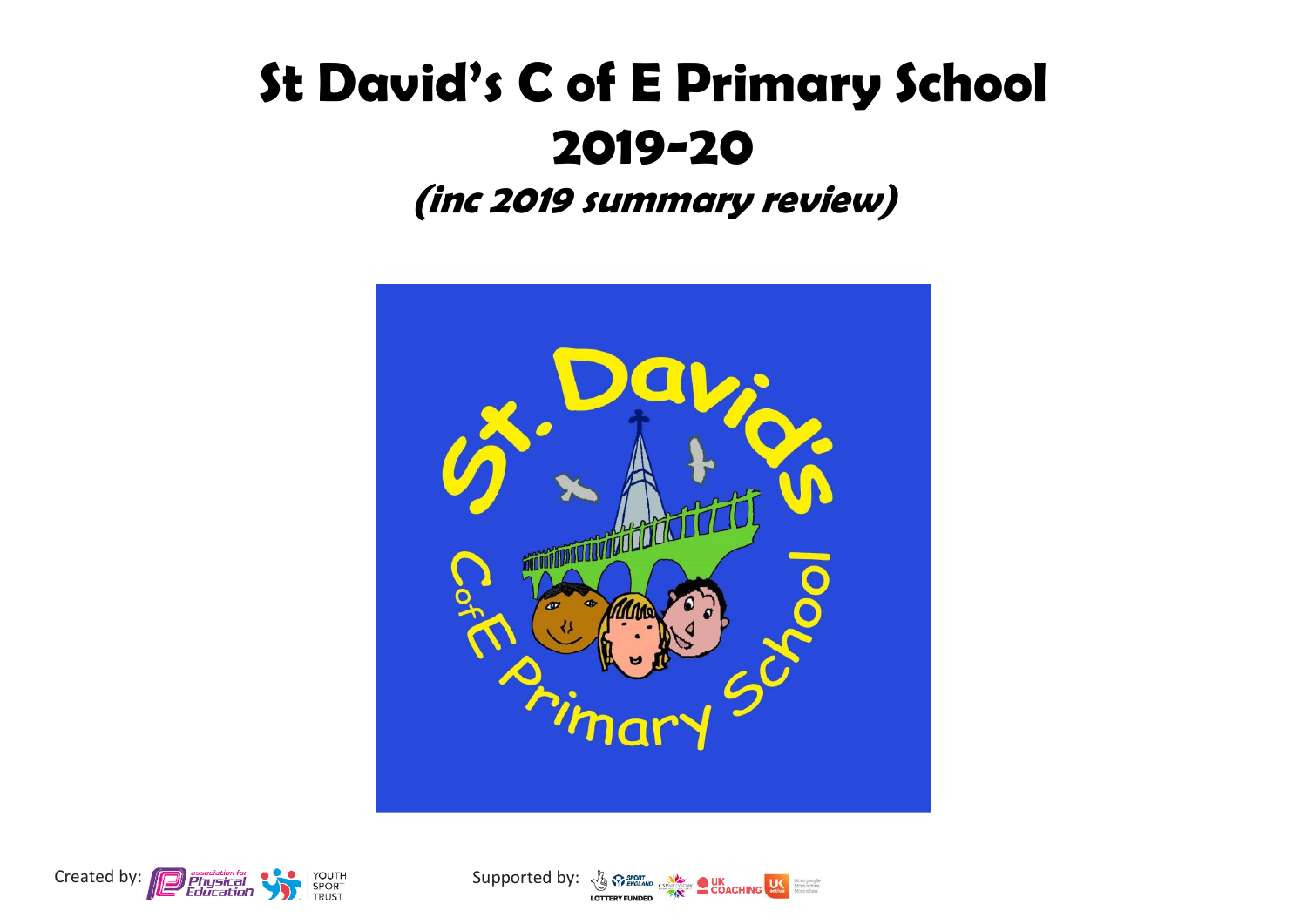Support for review and reflection - considering the 5 key indicators from DfE, what development needs are a priority for your setting and your students now and why? Use the space below to reflect on previous spend, identify current need and priorities for the future.

| 2018/19 Funding           |                                                                                                                                                                                                                                                                                                                   | 2019/20 Funding                                              |                                                                                                                                                                                                                                                                                                                                                                  |  |
|---------------------------|-------------------------------------------------------------------------------------------------------------------------------------------------------------------------------------------------------------------------------------------------------------------------------------------------------------------|--------------------------------------------------------------|------------------------------------------------------------------------------------------------------------------------------------------------------------------------------------------------------------------------------------------------------------------------------------------------------------------------------------------------------------------|--|
| Key achievements to date: |                                                                                                                                                                                                                                                                                                                   | Areas for further improvement and baseline evidence of need: |                                                                                                                                                                                                                                                                                                                                                                  |  |
| le                        | Funding has enabled the school to provide swimming sessions in Y5/6<br>(over and above) the NC requirements which has meant that 79% of pupils<br>left St Ds able to swim 25m or more (most significantly more). Y3/4 pupils $\bullet$<br>have continued with their NC offer sessions throughout the summer term. |                                                              | Continuation with enhanced swimming provision so that 100% of pupils<br>leave school being able to swim a minimum of 25m.<br>2018-19 To include Y5/6 led clubs for younger children at lunchtimes                                                                                                                                                                |  |
| le                        | <b>Transportation – Sports Premium funding money has helped to part</b><br>finance transportation that facilitated greater participation in a wider range<br>of sporting events – all pupils Y1-Y6 participated in at least one sporting<br>event at a venue other than school.                                   |                                                              | Continued subsidised funding to ensure that lack of finance is not a barrier<br>to participation in sporting activity and events.                                                                                                                                                                                                                                |  |
|                           | Wider Opportunities/collaborative partnerships Funding has enabled the<br>school to become part of the St Luke's Sport partnership which has<br>increased the opportunities for our pupils to engage in competitive sports<br>and to work towards the 'Active Sports Award' achieving the Bronze<br>standard.     |                                                              | To extend the variety of extra-curricular sporting activities.<br>To continue to be involved in active lunchtimes                                                                                                                                                                                                                                                |  |
|                           | <b>Resources</b> New equipment has been purchased resulting in pupils having<br>more +ve experiences in PE and active playtimes                                                                                                                                                                                   |                                                              | To further enhance the range of equipment available for active play and for<br>PE sessions.                                                                                                                                                                                                                                                                      |  |
|                           | <b>CPD</b> Teachers $\&$ TAs have had the opportunity to further their knowledge<br>through CPD that has been delivered by St Luke's Sports Partnership                                                                                                                                                           |                                                              | To continue to increase staff knowledge and expertise in the teaching of<br>PE/Games. To develop staff understanding of assessment within PE to<br>enhance the delivery of high quality PE sessions that build on children's<br>knowledge and skills.<br>To continue to train and develop staff and provide sufficient resources to<br>enable active lunchtimes. |  |

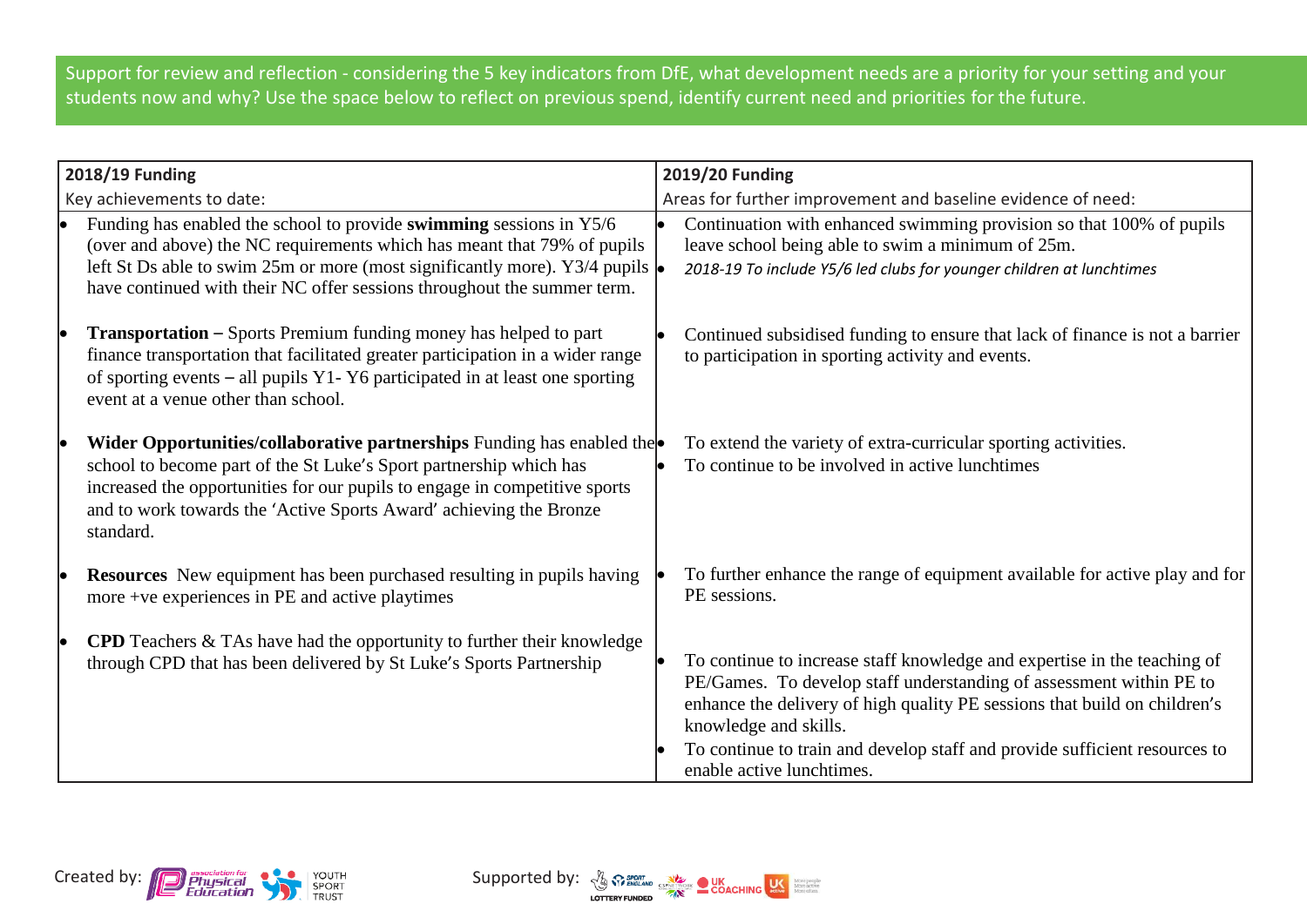| Meeting national curriculum requirements for swimming and water safety                                                                                                                                                                                               | Please complete all of the below: |  |  |  |  |
|----------------------------------------------------------------------------------------------------------------------------------------------------------------------------------------------------------------------------------------------------------------------|-----------------------------------|--|--|--|--|
| These %ages are for Y6 leavers in July 2019 (2018-19 funding)                                                                                                                                                                                                        |                                   |  |  |  |  |
| What percentage of your current Year 6 cohort swim competently, confidently and<br>proficiently over a distance of at least 25 metres?<br>N.B. Even though your children may swim in another year please report on their<br>attainment on leaving<br>primary school. | 79% 11/14                         |  |  |  |  |
| What percentage of your current Year 6 cohort use a range of strokes effectively [for<br>example, front crawl, backstroke and breaststroke]?                                                                                                                         | 79% 11/14                         |  |  |  |  |
| What percentage of your current Year 6 cohort perform safe self-rescue in different<br>water-based situations?                                                                                                                                                       | 86% 12/14                         |  |  |  |  |
| Schools can choose to use the Primary PE and Sport Premium to provide additional<br>provision for swimming but this must be for activity over and above the national<br>curriculum requirements. Have you used it in this way?                                       | Yes                               |  |  |  |  |

Funding has enabled the school to provide TOP UP **swimming** sessions in Y5/6 (over and above) the NC requirements which has meant that 79% of pupils left St Ds able to swim 25m or more (most significantly more). Y3/4 pupils have continued with their NC offer sessions throughout the summer term.



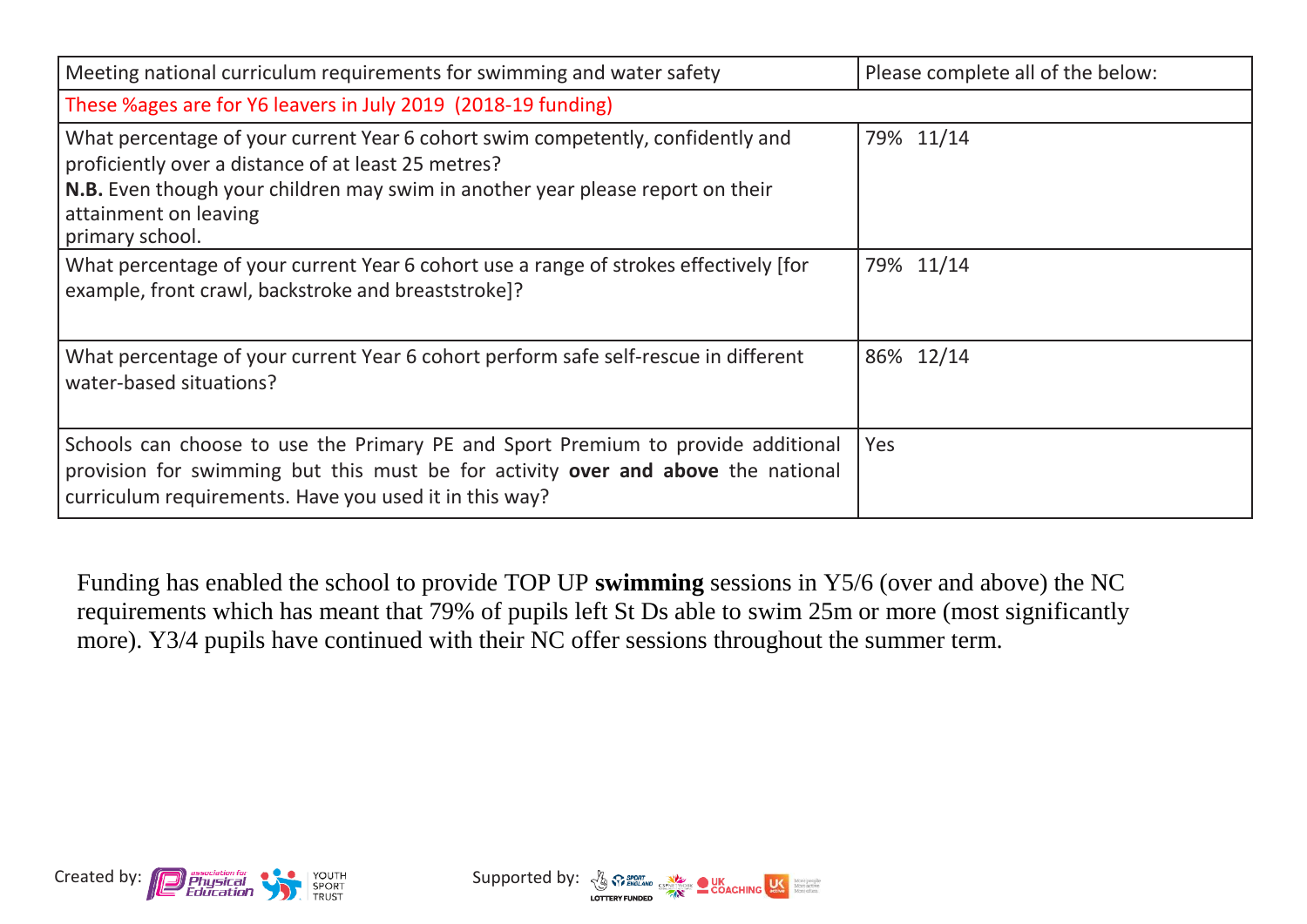## **Action Plan and Budget Tracking**

Capture your intended annual spend against the 5 key indicators. Clarify the success criteria and evidence of impact that you intend to measure to evaluate for students today and for the future.

| Academic Year: 2018/19                                                                                                                                                                                                                                                                                     | Total fund allocated: £17,010                                                                                                                                                                                                                                                                                           | Date Updated: September 2019                |                      | $£18,570$ (allocated in plan)               |
|------------------------------------------------------------------------------------------------------------------------------------------------------------------------------------------------------------------------------------------------------------------------------------------------------------|-------------------------------------------------------------------------------------------------------------------------------------------------------------------------------------------------------------------------------------------------------------------------------------------------------------------------|---------------------------------------------|----------------------|---------------------------------------------|
|                                                                                                                                                                                                                                                                                                            | Key indicator 1: The engagement of all pupils in regular physical activity - Chief Medical Officer guidelines recommend that<br>primary school children undertake at least 30 minutes of physical activity a day in school                                                                                              |                                             |                      | Percentage of total allocation:<br>%        |
| School focus with clarity on<br>intended impact on pupils:                                                                                                                                                                                                                                                 | Actions to achieve:<br>Funding<br>allocated:                                                                                                                                                                                                                                                                            |                                             | Evidence and impact: | Sustainability and suggested<br>next steps: |
| Continue to develop the after<br>school and lunchtime<br>sports/active provision to<br>encourage more children to<br>participate sports/clubs which<br>promote physical activity:<br>running; netball; dance;<br>gymnastics; hula-hooping.<br>Swimming sessions for all of KS2<br>(summer term)<br>Top up: | Staff members (teachers) to<br>➤<br>run/oversee a termly club<br>subsidised by SP funding<br>(eg Sporty Stars).<br>Additional members of staff<br>➤<br>(TAs) paid, if numbers at S&P<br>extend beyond 1:6 ratio<br>Ensure that clubs include a<br>➤<br>range of activities accessible for<br>children from EYFS-Year 6. | £1500                                       |                      |                                             |
| 5X 1hr session for UKS2<br>(intensive)                                                                                                                                                                                                                                                                     | Purchase resources to support<br>➤<br>outdoor play and PE provision.                                                                                                                                                                                                                                                    | £1000                                       |                      |                                             |
| Incorporate mindfulness sessions<br>in to children's repertoire of<br>supporting the development of<br>positive mental health.<br><b>Open Minds Sessions</b><br>Go Noodle mindfulness                                                                                                                      | Purchase resources to support<br>➤<br>Mindfulness.<br>Open Minds 10 X sessions for<br>each class                                                                                                                                                                                                                        | $£1200$ sessions<br>$£800$ equip't<br>£2000 |                      |                                             |
|                                                                                                                                                                                                                                                                                                            | Year 5/6-6 week block of<br>➤<br>swimming sessions including<br>on-going assessment. Able Y6<br>swimmers tuition for life saving                                                                                                                                                                                        | £2000                                       |                      |                                             |

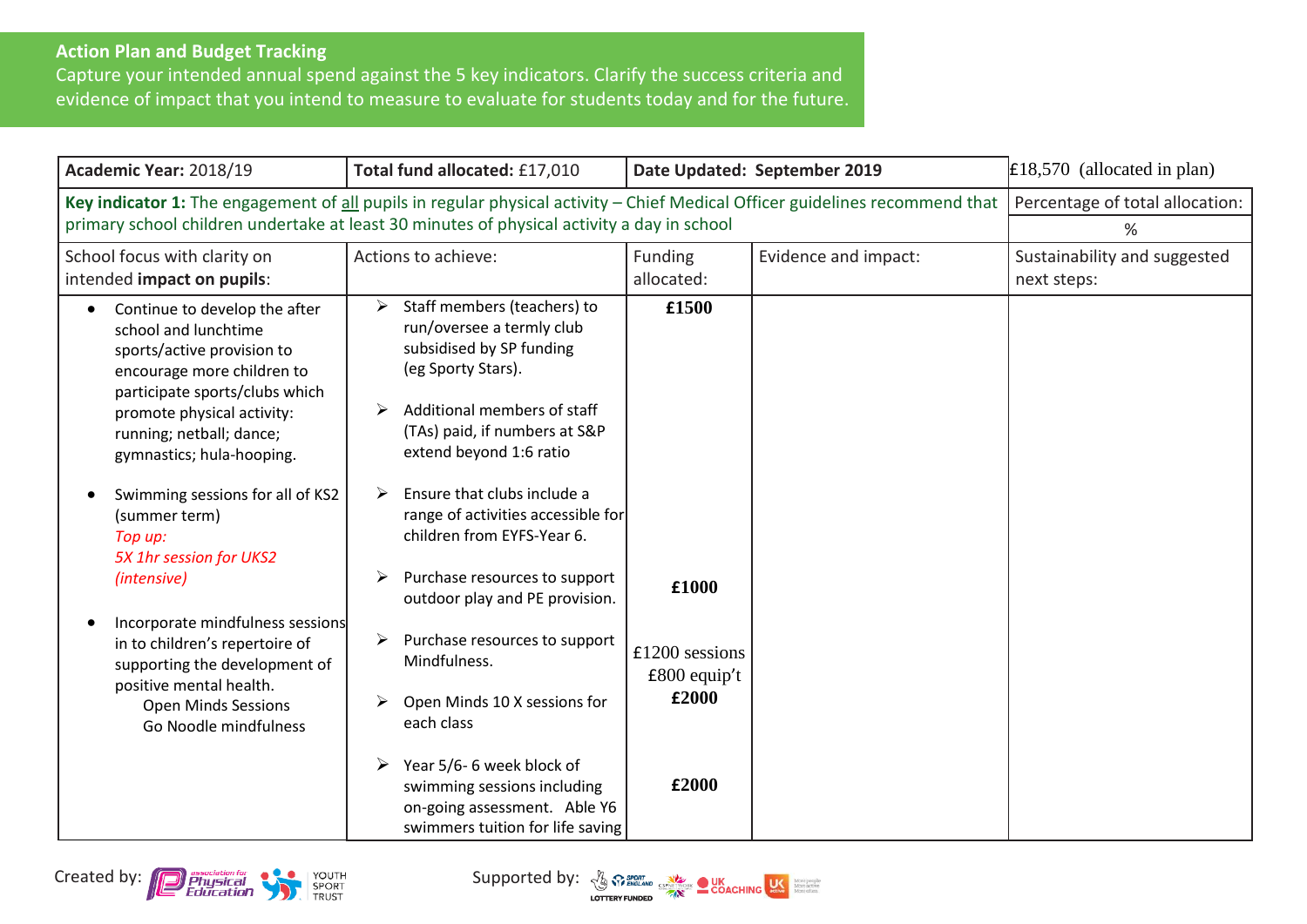| Maintenance of outdoor play<br>equipment for daily physical<br>exercise                                                                                                                                                                                                                                                                                   | & developing stroke/stamina<br>For repairs and improvements<br>➤<br>to the school playgrounds-<br>enabling an environment<br>where children are stimulated<br>and can physically thrive.<br>Key indicator 2: The profile of PESSPA being raised across the school as a tool for whole school improvement                                                                                                             | £1500                        |                      | Percentage of total allocation:<br>%        |
|-----------------------------------------------------------------------------------------------------------------------------------------------------------------------------------------------------------------------------------------------------------------------------------------------------------------------------------------------------------|----------------------------------------------------------------------------------------------------------------------------------------------------------------------------------------------------------------------------------------------------------------------------------------------------------------------------------------------------------------------------------------------------------------------|------------------------------|----------------------|---------------------------------------------|
| School focus with clarity on<br>intended impact on pupils:                                                                                                                                                                                                                                                                                                | Actions to achieve:                                                                                                                                                                                                                                                                                                                                                                                                  | <b>Funding</b><br>allocated: | Evidence and impact: | Sustainability and suggested<br>next steps: |
| Sporting certificates are<br>$\bullet$<br>celebrated in assembly so the<br>whole school is aware of the<br>importance of P.E and Sport to<br>encourage all pupils to aspire to<br>being involved in the assembly.<br>Invite sporting role models into<br>school so that pupils can identify<br>with success and aspire to be a<br>sporting hero or expert | Achievements celebrated<br>Different classes to do<br>demonstrations / share<br>pictures/ video footage from<br>sports activities/ achievements<br>they have participated in.<br>Create links with local sports<br>communities and invite<br>athletes in to assemblies to<br>share success stories with the<br>children.<br>athlete to deliver high quality<br>sports session to motivate and<br>engage the children | £50<br>£400                  |                      |                                             |
| Peer Mentors to be developed to<br>support active playtimes that<br>support physical development<br>and 'fun'.                                                                                                                                                                                                                                            | Train a group of year 6 peer<br>$\bullet$<br>mentors to support pupil's play<br>and activates and playtimes -<br>Create a bank of games and<br>resources that the peer<br>mentors can use with a range<br>of children. Purchase peer<br>mentor sash/bibs to raise their<br>profile as a 'leader'                                                                                                                     | £100                         |                      |                                             |

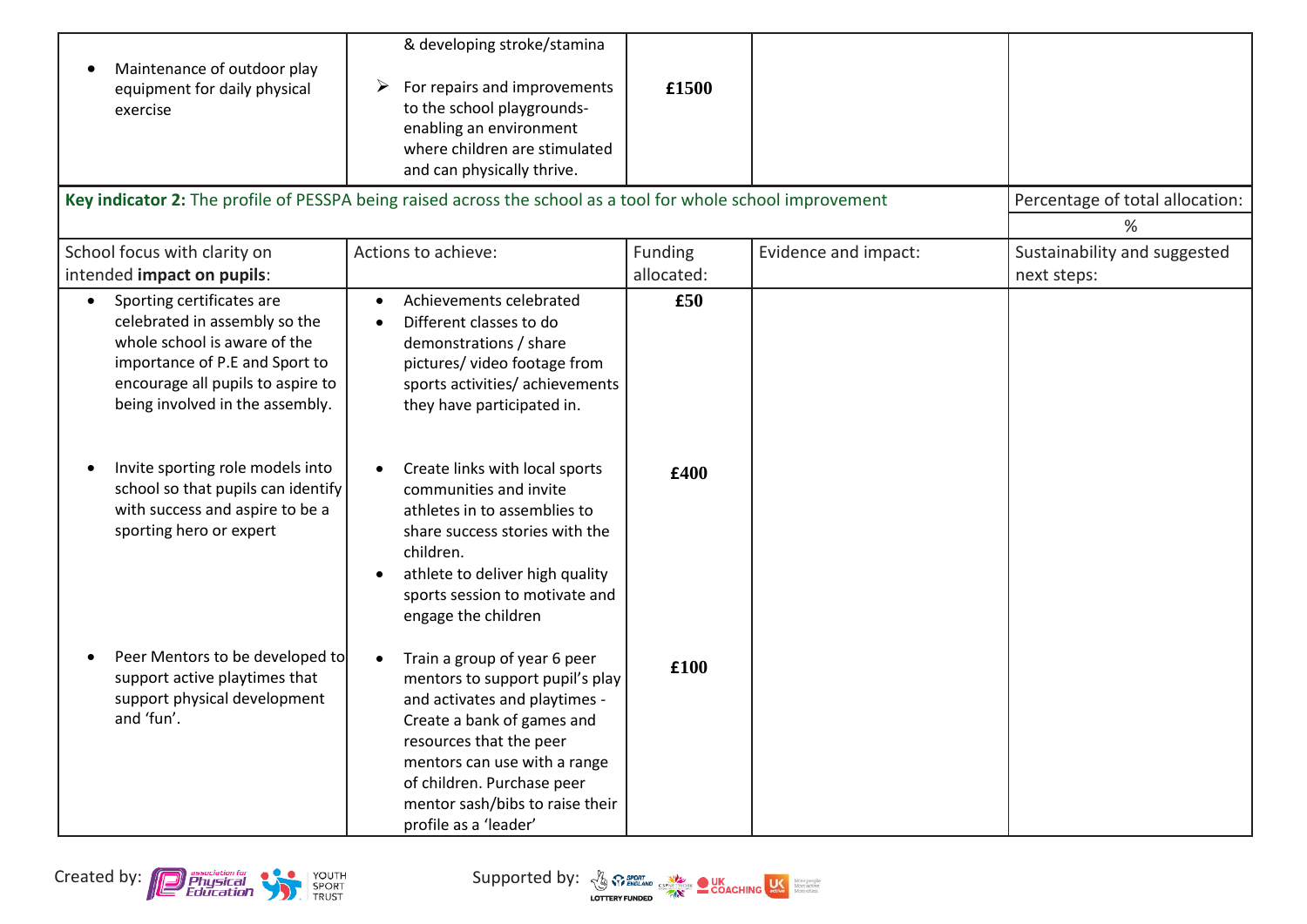| Trophies/ medals/ certificates<br>encourage children to work as a<br>$\bullet$<br>team. - Increase children's self-<br>purchased<br>esteem by experience of being<br>part of a team - Build the<br>identity of 'Family Groups' | £200 |  |
|--------------------------------------------------------------------------------------------------------------------------------------------------------------------------------------------------------------------------------|------|--|
|--------------------------------------------------------------------------------------------------------------------------------------------------------------------------------------------------------------------------------|------|--|



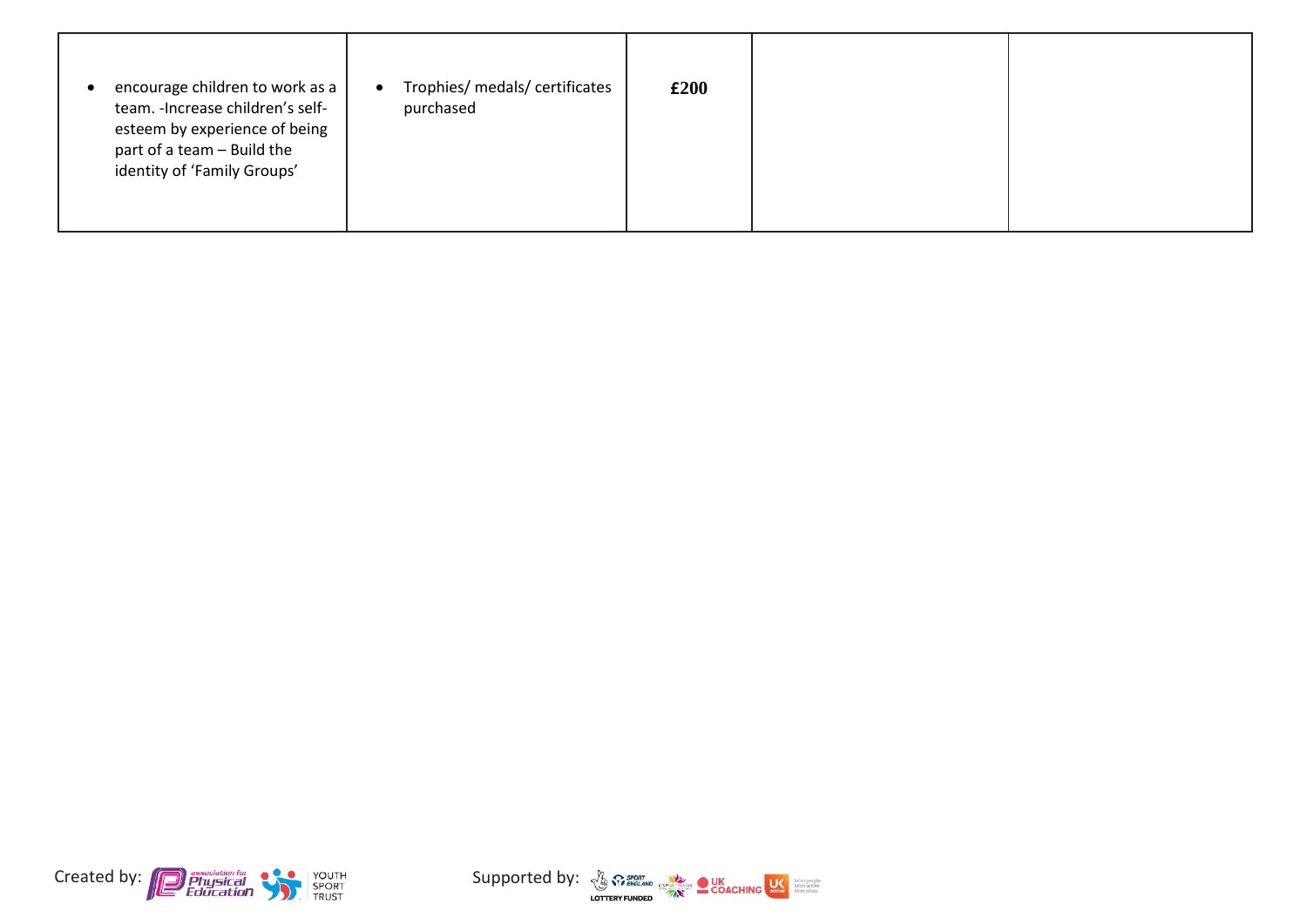| Key indicator 3: Increased confidence, knowledge and skills of all staff in teaching PE and sport                                                                                        |                                                                                                                                                                   |                       |                      | Percentage of total allocation:             |
|------------------------------------------------------------------------------------------------------------------------------------------------------------------------------------------|-------------------------------------------------------------------------------------------------------------------------------------------------------------------|-----------------------|----------------------|---------------------------------------------|
|                                                                                                                                                                                          |                                                                                                                                                                   |                       |                      | %                                           |
| School focus with clarity on intended<br>impact on pupils:                                                                                                                               | Actions to achieve:                                                                                                                                               | Funding<br>allocated: | Evidence and impact: | Sustainability and suggested<br>next steps: |
| In order to improve progress and<br>$\bullet$<br>achievements of all pupils the<br>focus on up skilling the staff will<br>be as a result of working<br>alongside SAINTs sports coaches.  | Baseline pupils so that impact<br>$\bullet$<br>over time can be measured -<br>Y4/5/6 to complete SHEU<br>survey.                                                  | £4000<br>(SAINTs)     |                      |                                             |
| Membership of St Ls Partnership<br>$\bullet$<br>- Subject leader to participate in<br>St Luke's Sports Partnership<br>meetings in order to upskill own<br>knowledge and understanding so | PE Coordinator to attend<br>$\bullet$<br>termly CPD sessions - to<br>disseminate info to other staff<br>and to drive PE within the<br>school - Active Games award | £1000                 |                      |                                             |
| that she can confidently<br>disseminate to all staff, thus<br>increasing their knowledge.                                                                                                | (Silver) to be aimed for and<br>achieved.<br>Ensure all staff are present in<br>$\bullet$                                                                         | inc (cpd)             |                      |                                             |
| Staff to be present and<br>$\bullet$<br>participate in weekly coach led<br>PE/Games Sessions delivered by<br>SAINTs coach in order to increase<br>their own knowledge and<br>expertise.  | coach led sessions taking<br>increasing ownership of the<br>sessions.                                                                                             |                       |                      |                                             |
|                                                                                                                                                                                          |                                                                                                                                                                   |                       |                      |                                             |
|                                                                                                                                                                                          |                                                                                                                                                                   |                       |                      |                                             |



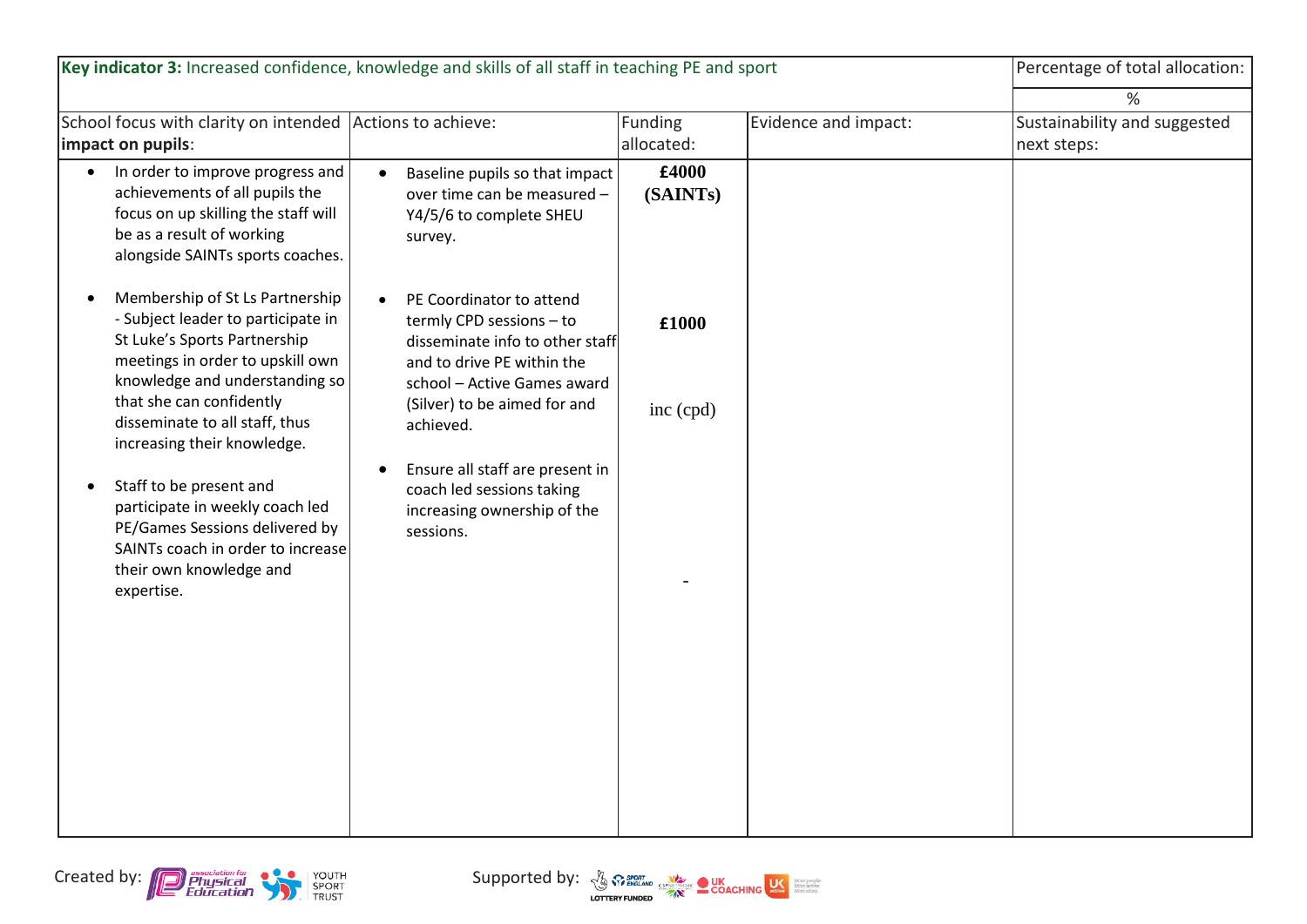| Key indicator 4: Broader experience of a range of sports and activities offered to all pupils                                                                                                                                                                                                                                                                                                                                                                                                                                                                                                                                                                        |                                                                                                                                                     |                      | Percentage of total allocation:             |  |
|----------------------------------------------------------------------------------------------------------------------------------------------------------------------------------------------------------------------------------------------------------------------------------------------------------------------------------------------------------------------------------------------------------------------------------------------------------------------------------------------------------------------------------------------------------------------------------------------------------------------------------------------------------------------|-----------------------------------------------------------------------------------------------------------------------------------------------------|----------------------|---------------------------------------------|--|
|                                                                                                                                                                                                                                                                                                                                                                                                                                                                                                                                                                                                                                                                      |                                                                                                                                                     |                      | %                                           |  |
| School focus with clarity on intended Actions to achieve:                                                                                                                                                                                                                                                                                                                                                                                                                                                                                                                                                                                                            | Funding                                                                                                                                             | Evidence and impact: | Sustainability and suggested<br>next steps: |  |
| At least 1 per term- event<br>$\bullet$<br>that promotes physical<br>activity and healthy living<br>targeted at the interests of<br>the children<br><b>Subsidised Haven Banks</b><br>$\bullet$<br>activity sessions for LKS2<br>Clip and climb sessions for<br>$\bullet$<br>both KS1 classes<br>Residential subsidy to<br>$\bullet$<br>facilitate outdoor<br>adventurous activity £50<br>per child.<br>Outdoor leaning sessions<br>$\bullet$<br>for all pupils $-$ access to<br>wide outdoor spaces<br>(Haldon Stover etc)<br>Arrange pupil survey to<br>$\bullet$<br>ascertain the types of<br>activities pupils would like<br>to engage in<br>SHEU survey Aut 2019 | 3 x £300<br>Eg: skipping<br>workshop /<br>martial arts day<br>£1000<br>$2x \pounds160$<br>£320<br>£1300<br>Coach cost<br>£300/class<br>£1200<br>Nil |                      |                                             |  |
|                                                                                                                                                                                                                                                                                                                                                                                                                                                                                                                                                                                                                                                                      |                                                                                                                                                     | allocated:           |                                             |  |